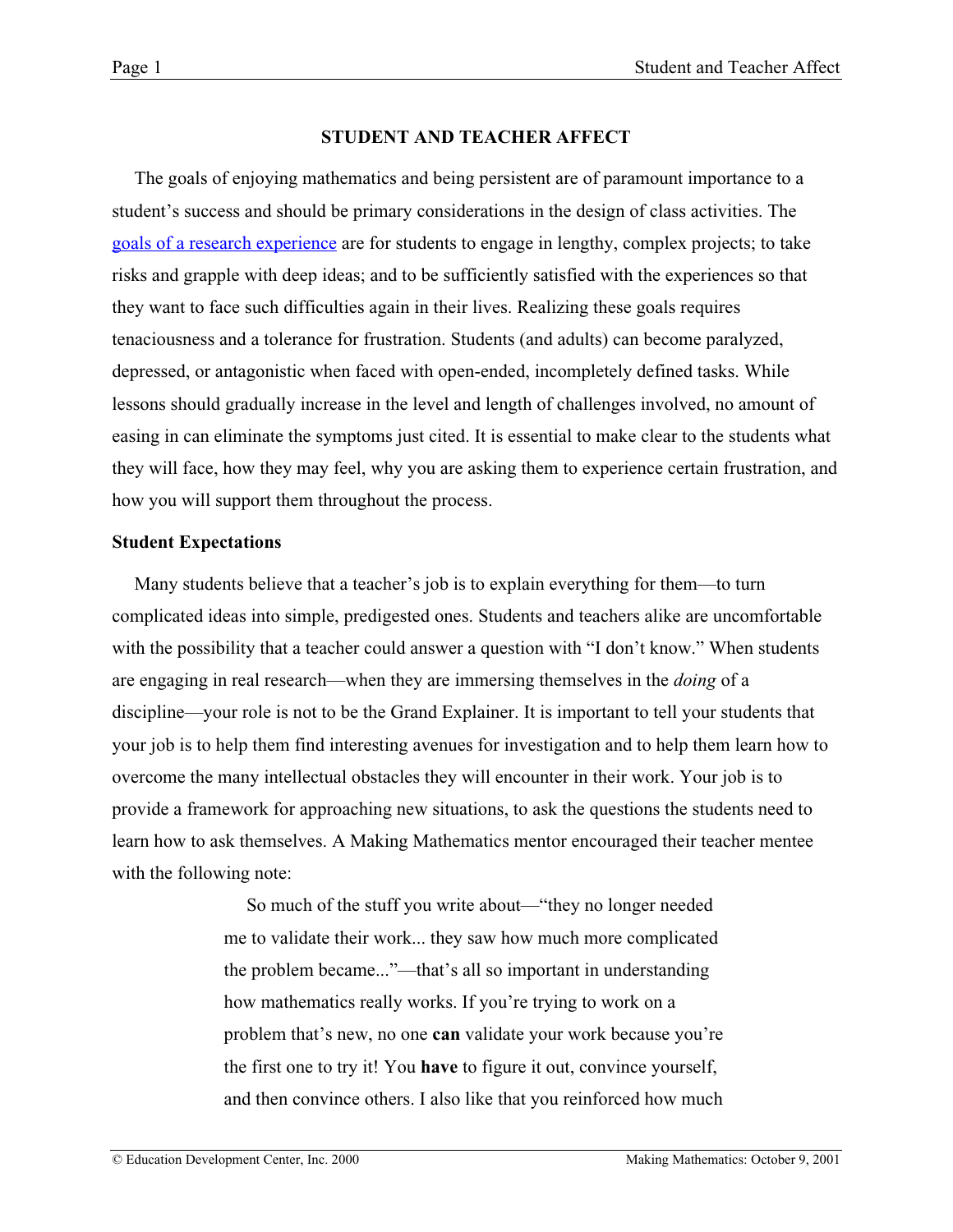progress they had made since starting to work on the project; kids don't often see that kind of progress around a single problem—a noticeable, measurable increase in what they're able to do with it. That's really cool.

Why should students want to undertake such a perilous voyage with guarantees of hardship? Because it is in the overcoming of those impediments that deep understanding emerges. To demonstrate, ask students to add  $3 + 5$  and then ask them how much they learned from that problem. Learning occurs when we try new challenges that force us to discover new ideas or make new connections between old ideas.

Many students think that a teacher who will not explain everything is leaving them to their own devices. On a regular basis, remind your students (or a recalcitrant individual) that you do not expect them to sink or swim on their own. Encourage (or shanghai) them to come to ask questions about a problem. Some students have difficulty assessing when they are really stuck, some think they are always stuck (and ask for help too quickly), and others think asking for help is wrong. It is sometimes difficult to distinguish for the students and oneself where the line between increasing independence begins and avoiding floundering ends. Err on the side of giving extra help, so long as that help continually models the internal dialogue that problem-solvers need. When a student is stuck, share with them the questions that you would ask yourself in order to solve the problem. Ask your students to think about how your questions are a response to a particular situation and encourage them to ask themselves questions about the problems that they tackle (see [Getting Stuck, Getting Unstuck\).](http://www2.edc.org/makingmath/handbook/teacher/StuckAndUnstuck/StuckAndUnstuck.asp)

### **Advice For Long-Term Class Research**

Students are much more open to meeting unsettling expectations if they, in turn, have some control over how the course is structured. Students are understandably fearful of failure. Negotiating due dates for major assignments can help students feel confident that they will have time to do the assignment well. It is also reasonable to offer extensions when students can demonstrate that they worked hard on a problem but would like to try to make a little more progress. Requiring that extensions be requested at least a day in advance discourages lastminute efforts and adds the minimal requirement that students realize when they are not progressing as quickly as they had hoped—a step students need to take when monitoring the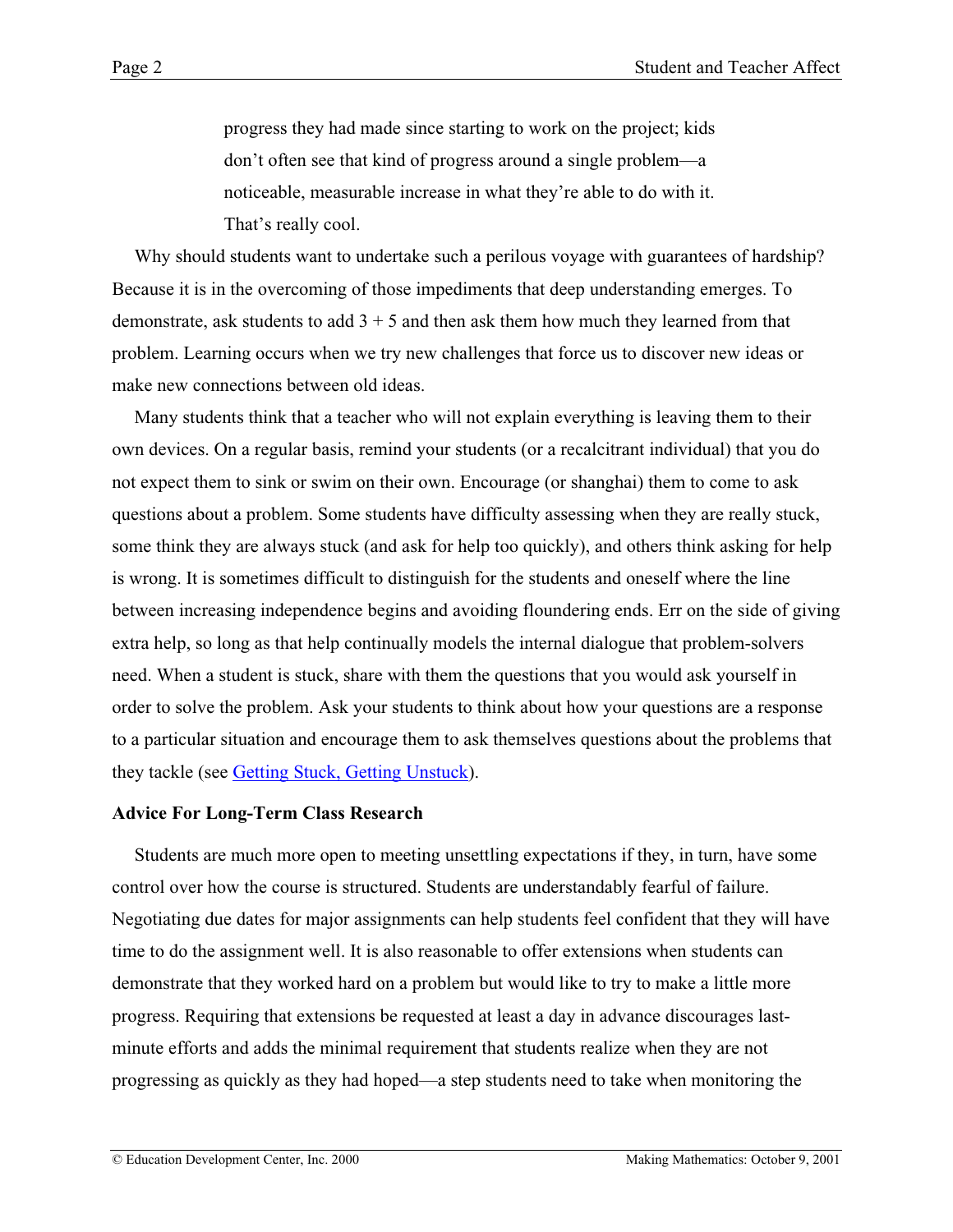progress of lengthy projects. Evidence of effort should consist of more than wracked brains—they should provide substantial logbook work.

The above policies reduce the stress associated with research deadlines when these deadlines may not conform to the particular time needs of a student and his or her project. Creative breakthroughs are difficult to produce on a schedule, but, with persistence, they should occur, and it is important to reduce the sense of risk associated with these uncertainties. Weekly touchbase sessions that allow students or research groups the chance to provide updates on their progress help students avoid last-minute "cramming". Additionally, these sessions give the teacher a chance to ask clarifying questions about the work undertaken thus far and reduce the stress some students feel when asking for individual help outside of class. Written updates, such as rough drafts or short progress reports from the students, are also useful for scaffolding students' use of time.

#### **Student Interests**

Another way teachers give students control of a course is through the attention we pay to their ideas, questions, and interests. This attention is central to meeting the goals that students be investigative, make connections, and identify topics for exploration. Students only embrace these goals if the sought-after behaviors get the response they deserve, namely, class discussions and assignments that move in the direction of their thoughts and interests. For example, in one of our classes, as a result of student questions, the students spent two weeks studying game theory and the Prisoner's Dilemma. This seeming digression spurred many students on to ask for readings on mathematics topics of individual interest to them.

Although the thought of having students choose course content may disturb some, this choosing is a clear indication that students are developing particular mathematics interests and actually want to do math. However, this approach means that heavily detailed syllabi become either useless (as you would need to update the syllabus daily, or ignore students' comments that did not head in the pre-planned direction) or destructive (students who see content-laden syllabi quickly shut down their own initiative and mathematical problem-posing). Just as teachers have their own mathematical aesthetics, so do students. We all have favorite topics and activities that get us really excited. Both variety and flexibility are essential to maintaining this built-in source of motivation.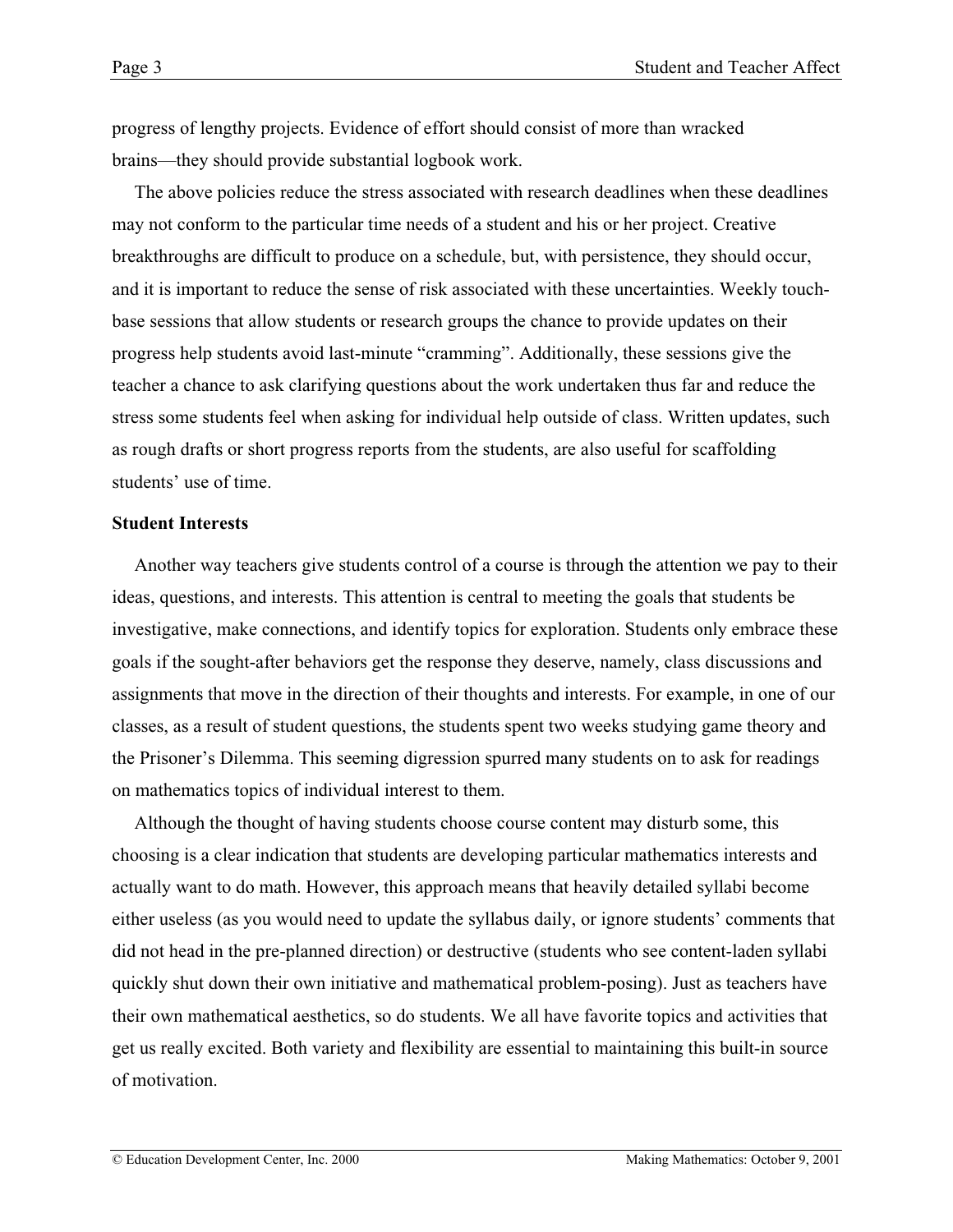## **Change Takes Time**

The development of persistence in both individuals and a class requires careful planning. It is important that students have some early successes, but these need not always be immediate or complete. Challenges of greater length and difficulty should be introduced gradually, and students need to have most of the skills and understandings required to solve a problem (with just one or two gaps, which may be the sought-after goal of the activity). Work on projects follows rhythms (of effort, insight, and types of tasks) that are not present in shorter exercises and to which it takes time to adapt. Both the teacher and students need to be patient with these changes.

If you are only spending a few class periods introducing research ideas (e.g., using the [Introductory Explorations](http://www2.edc.org/makingmath/handbook/teacher/IntroductoryExplorations/IntroductoryExplorations.asp) activity, a warm-up problem from a project, or [Trains\),](http://www2.edc.org/makingmath/mathprojects/trains/trains.asp) you may discover the frustration that students have when they are stymied by a problem and you may not have the time to help them master all of the emotional and mathematical understandings that will make them want to persist with research. Try to pick content that is familiar to students so that the focus can be on the research ideas themselves (e.g., the role of **conjectures**). Have reasonable expectations for a first research experience. Return to research activities periodically so that students will have practice that develops their understanding of the research process and builds their confidence that they can stick with a problem until they have made progress with it.

### **Teacher Affect**

The most important determinant of the students' affect will be the teacher's. We must be excited about mathematics and share that enthusiasm unashamedly with our students. Students will jump in when they see that you are interested in their questions, work on their problems, and bring them articles and books on topics of interest. You will be most effective if you are willing to get happily perplexed by difficult problems in front of your classes. No one expects figure skaters to divine the proper position for a leap; they are shown one in action. Similarly, teachers as coaches must be mathematicians in front of their students, willing to take an occasional "fall on the ice." Students will be impressed if you can show your excitement about the process of exploring an intriguing conjecture whose truth you do not know. If you get stuck, continue to work on the problem on your own and bring in any results or your latest dead-ends until you have made some progress. You can also consult a colleague or book and cite your research. Be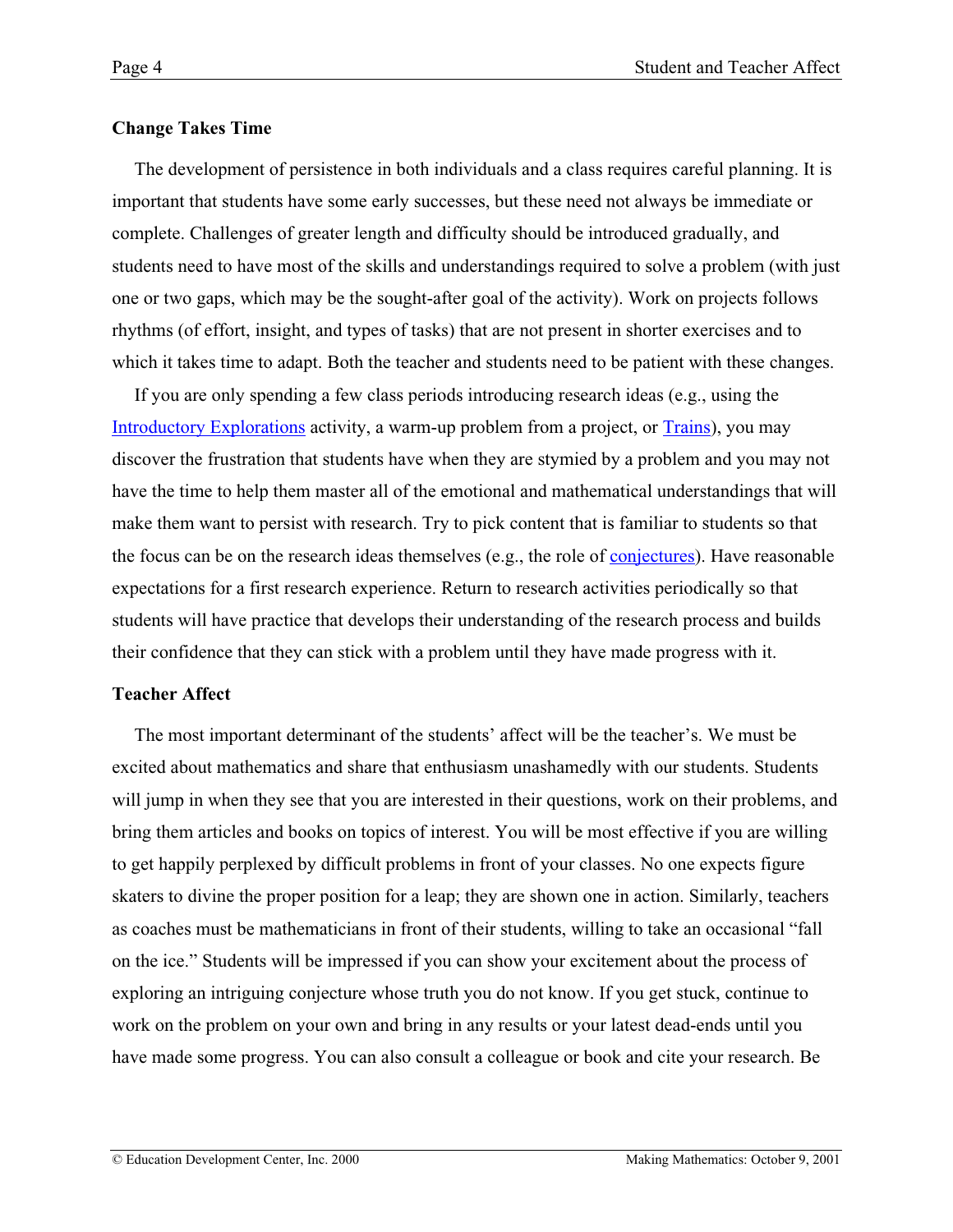sure to allow students to tackle problems even if you do not know the answer in advance. If kids see that you are willing to let go of a safety net, then they will be too.

The best way to prepare for doing mathematics investigations with students is to do mathematics research oneself. Doing research hones our ability to identify different choices and make decisions throughout the research process. It also makes us more sensitive to the emotional tumult that open-ended research evokes in students and adult mathematicians alike. Consider the following comments from two Making Mathematics teachers working with other teachers on a research question via email. The first quote is a wonderfully honest description of a fairly typical reaction to a new problem:

> After receiving the first communication I have to tell you...I was ready to quit. I read the assignment and my eyes crossed. Panic. Overwhelmed. Then I thought of all my students (8th grade, critical year for self-concept as a math student) who have to live this all the time—don't understand as quickly as their peers, can't get it in the first reading—and I decided to continue. If nothing else (and, of course, there will be a lot more), my empathy meter will be higher next year. So, I read and reread the email, checked the suggested links, started to get a handle on it and the panic subsided. I'm here for the duration.

 This teacher went on to pose many interesting problems that expanded the group's research agenda. Emotions while doing research often continue to swing wildly even after that first fearful start. Consider this teacher's roller coaster:

> Early on: I'm getting a real feel of what it is like to wrestle with a chart of numbers and try to make some sense of it. My wife keeps yelling to me from downstairs "It's summer; put the math away!" I don't know how much longer I can keep my enthusiasm up without a breakthrough. For now, I'm going to give it a rest. I have been noticing how I go about dealing with things though. I really like to make use of technology where I can (realizing it doesn't constitute a proof; but it's sure nice to have lots of data to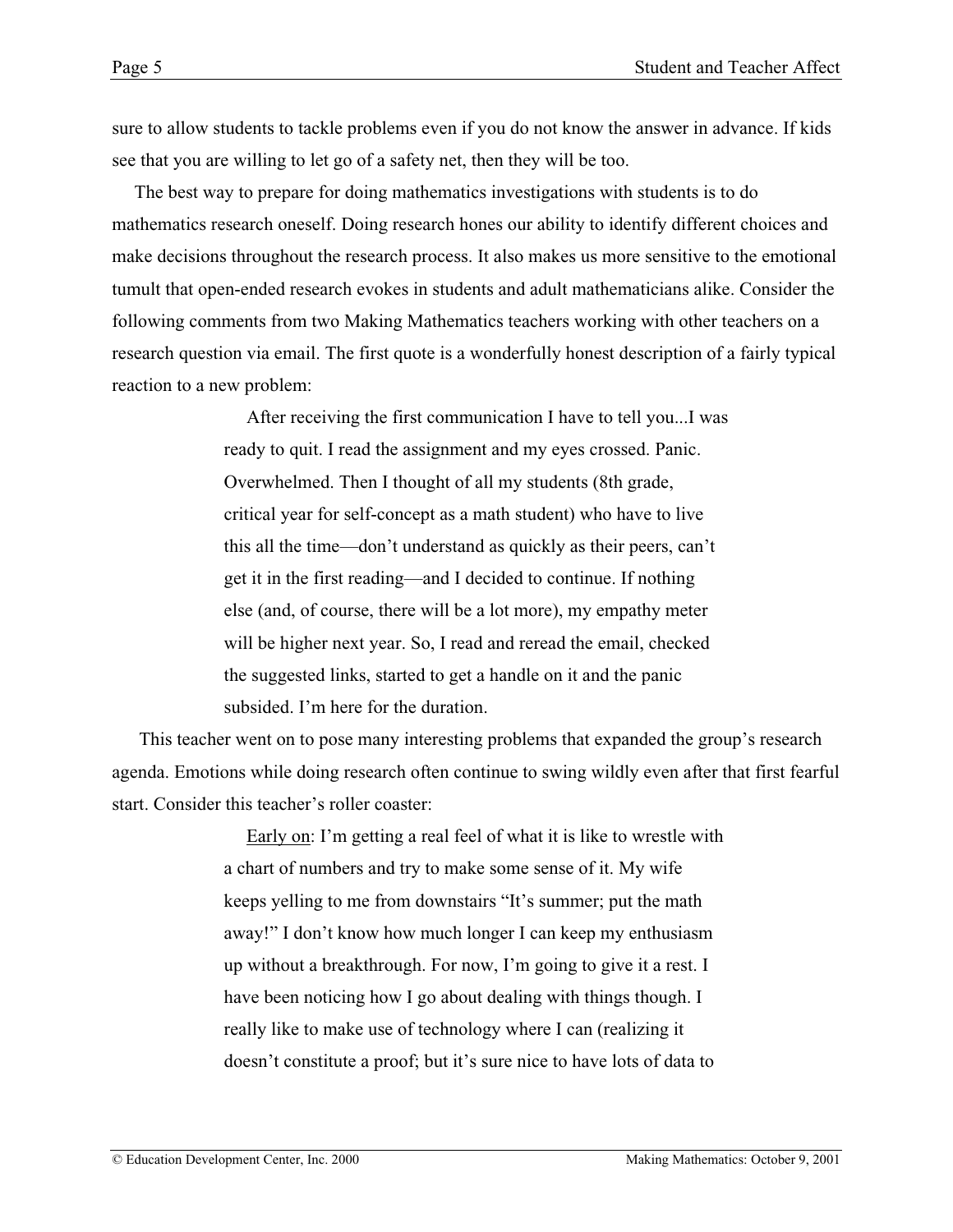work with.) I'm also pretty visual. I started using colored pencils right away.

Two days later after a breakthrough: Anyhow, I felt I accomplished something today. I too feel guilty when I'm not inspired to move on or when I get discouraged. I keep thinking, how will I get my students to stay on task if I wander myself?

A few days later: I started working with the actual numbers to see if I could find a functional relationship (I tend to head towards functions right away, because I do a lot with them in the courses I teach.) This just overwhelmed me. I made two columns "Row #" and "Number of entries that are divisible by 3." I could see this wasn't going to be easy for me to do. In short, I'm stuck and feeling lost. I'm OK with experiencing these emotions, because I want to be able to empathize with my students. But I must say, I'm feeling like a wimp right now, because I want to say this is too hard.

This teacher made a number of discoveries that he was able to prove. Typical of successful research, his progress often followed periods of intense immersion coupled with lulls that allowed his thoughts to settle.

 Doing research does not always make us feel more confident about our mathematical skills. The more challenges we take on, the more we learn about the extraordinary depth and breadth of the subject—we learn how much we do not know and how difficult the field can be. Strive to let that knowledge inspire you with the possibilities that lie ahead for you, your students, and for mathematics itself. Teachers often fear being asked questions in class that they cannot answer, but being experienced in mathematics and being all-knowing are not the same thing.

I find it liberating to be able to answer a question with "I don't know!" I am not pretending not to know, so I am that much more able to model good problem solving. I think the lack of certainty in such circumstances is very exciting—it is real math! Science experiments where the teacher always knows what should happen can seem forced. Real science is about new questions, failed experiments, and messy data. Mathematics should be full of the same dead ends and surprising discoveries. The alternative to admitting our occasional ignorance is saying that